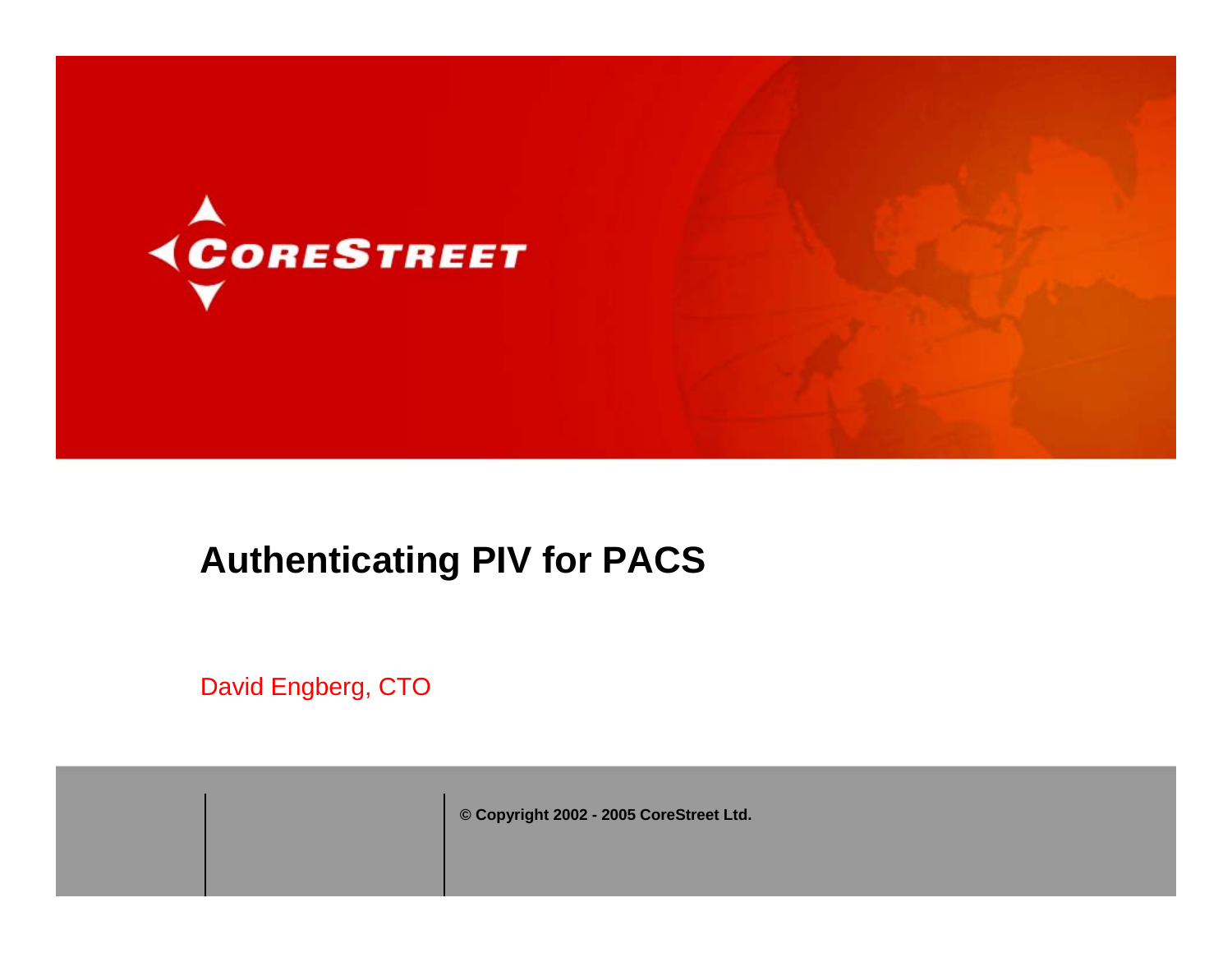#### **PIV Electronic Interfaces**



#### **ISO 7816-4 contact interface**

- •**Mandatory X.509 authentication certificate**
- •**On-card 6-8 digit PIN with retry limits**
- •**Two fingerprint biometric templates**
- •**Static Cardholder Unique Identifier (CHUID)**
- •**Optional facial image**

#### **ISO 14443 contactless interface**

- •**Static Cardholder Unique Identifier (CHUID)**
- •**Optional X.509 card authentication cert**
- •**No biometrics, no PIN**

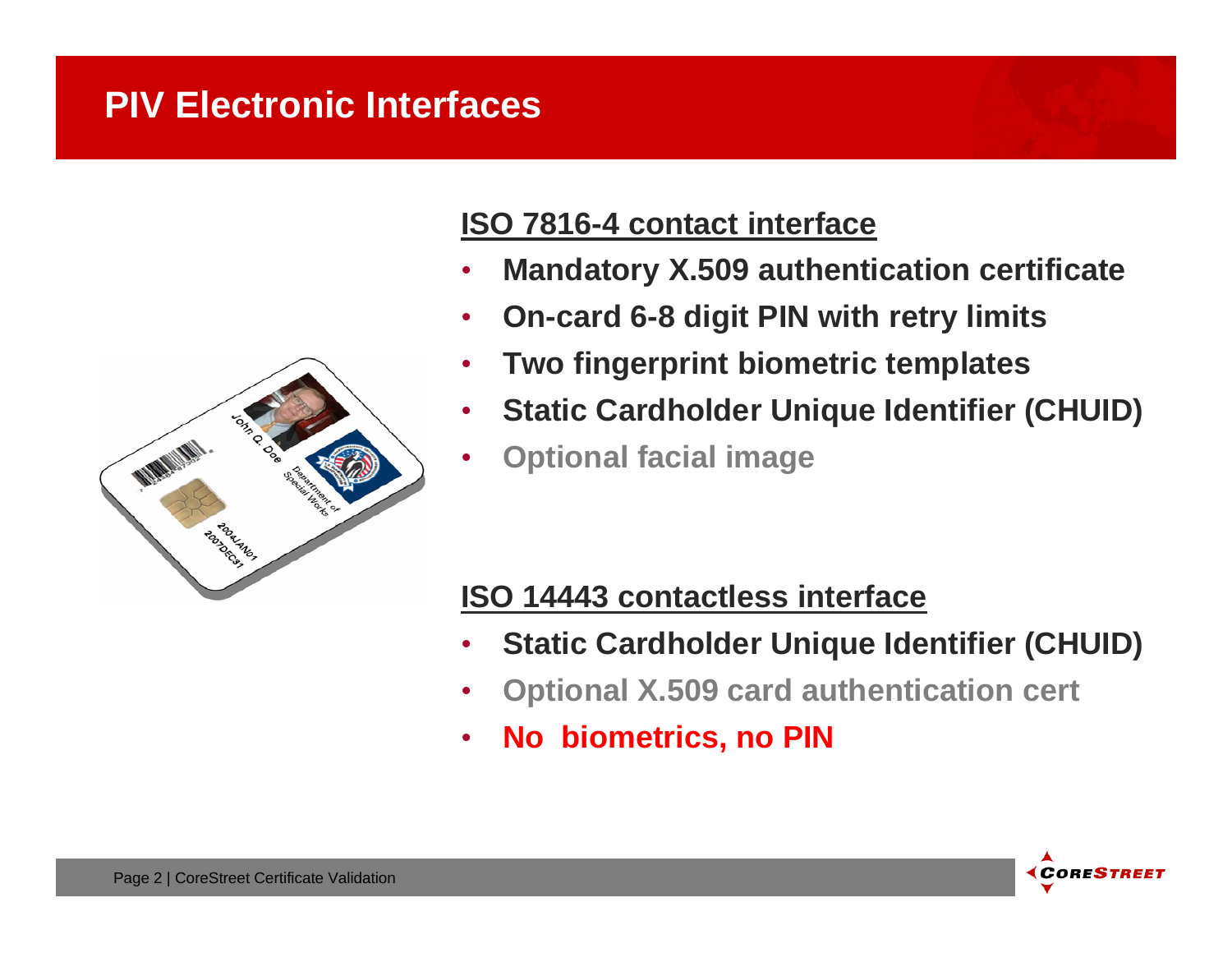## **PIV Authentication: Contact Interface**





| <b>Step 1:</b> Read certificate             |
|---------------------------------------------|
| <b>Step 2:</b> Validate certificate         |
| Step 3: Challenge PIN                       |
| <b>Step 4: Confirm PIN</b>                  |
| <b>Step 5: Challenge Private Key</b>        |
| <b>Step 6:</b> Verify Private Key Operation |
|                                             |
| <b>Step 7:</b> Read biometric(s)            |
| <b>Step 8:</b> Match biometric(s)           |



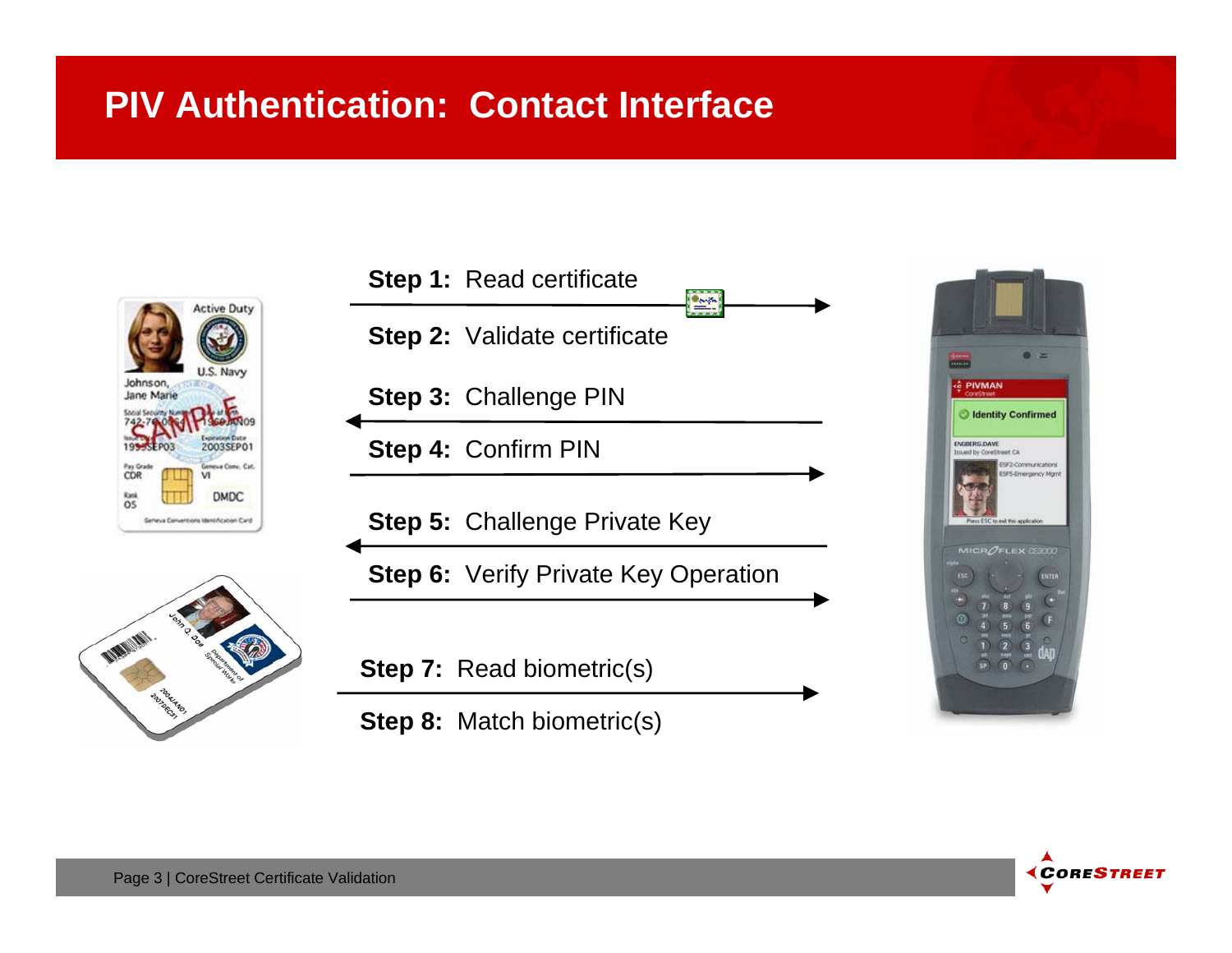# **Revocation Checking: OCSP**

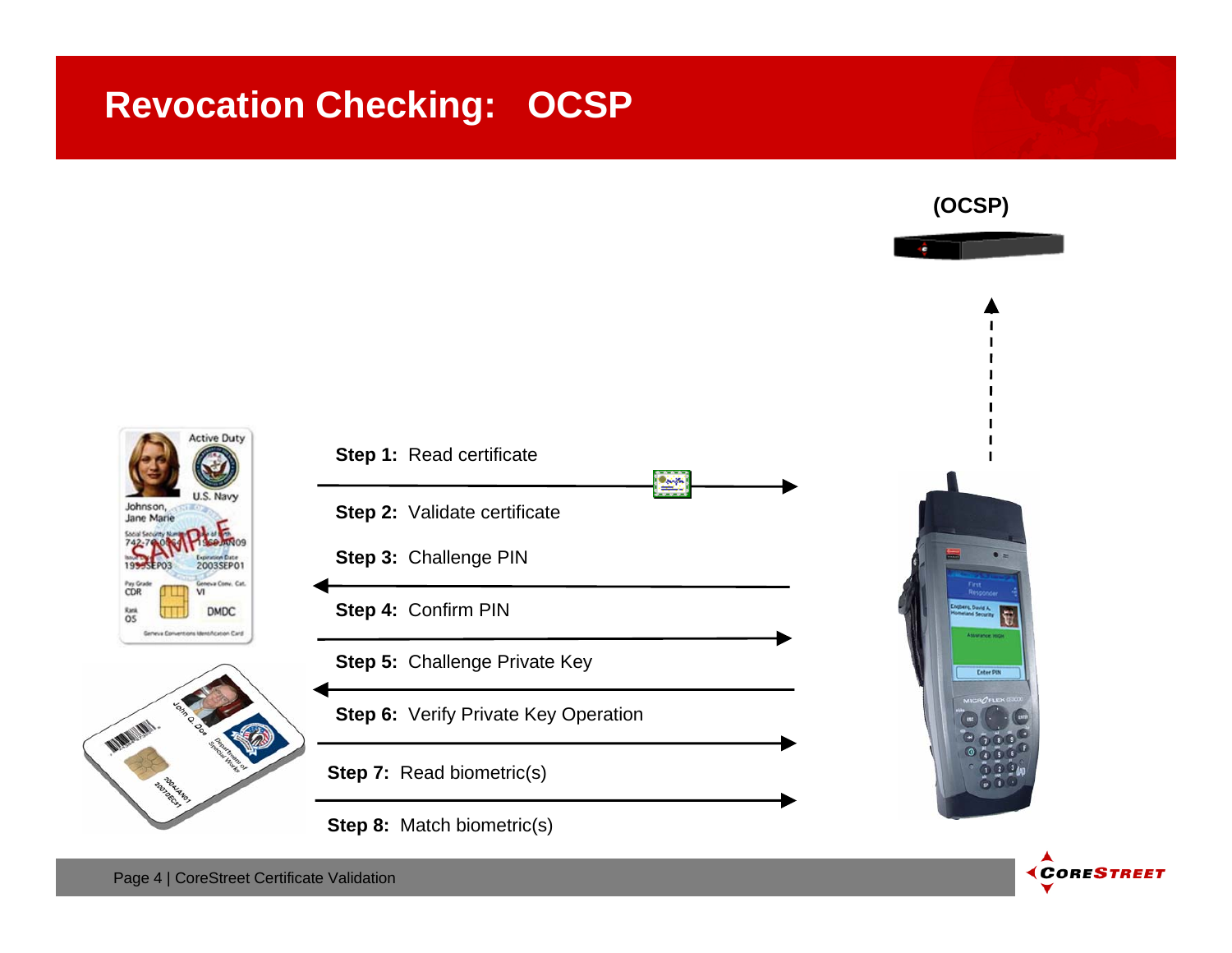

#### **Step 1: Read CHUID (FASC-N + Signature)**





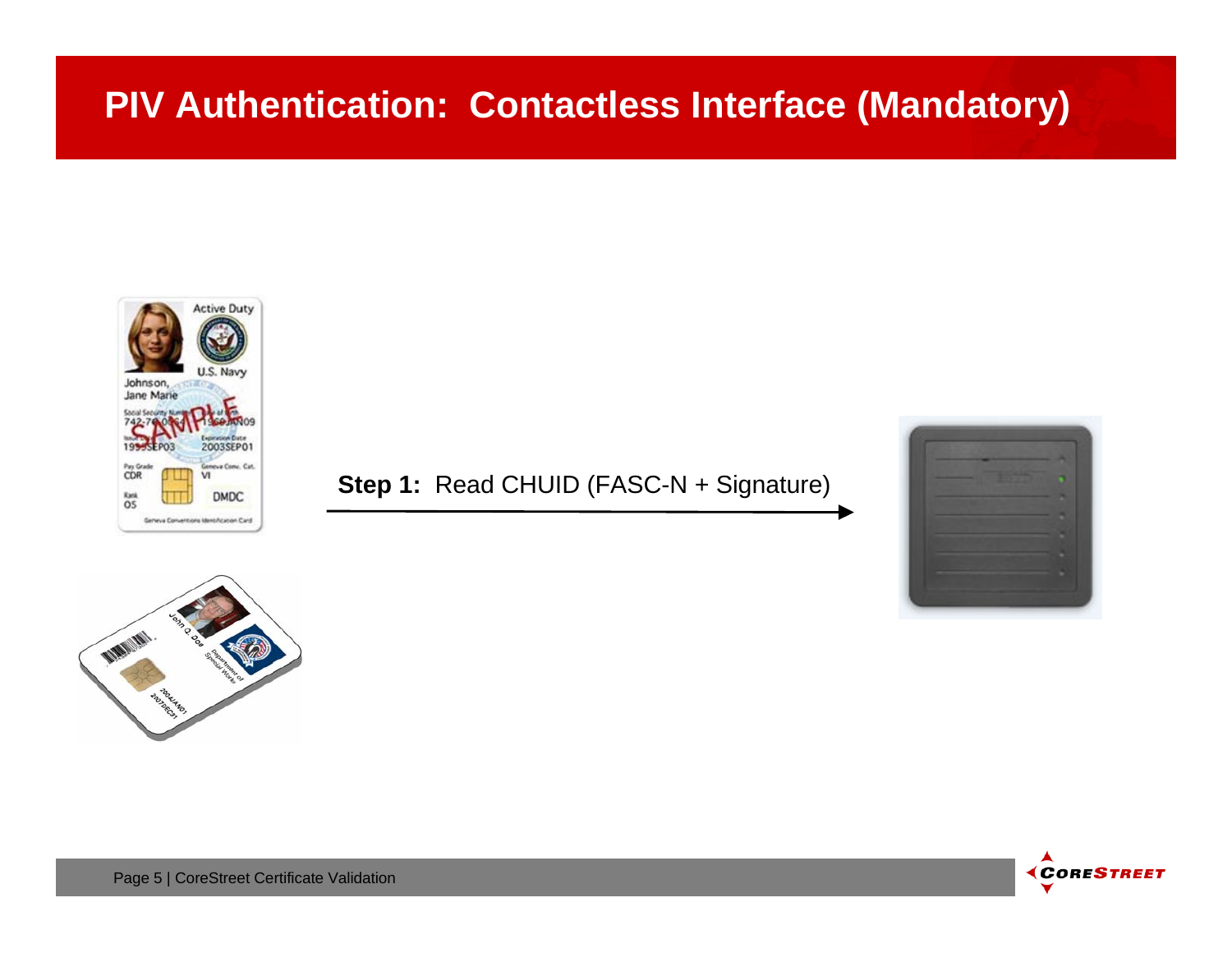

- $\bullet$ **Free read data only**
- •**Low anti-counterfeiting**
- $\bullet$ **Fast (card only)**

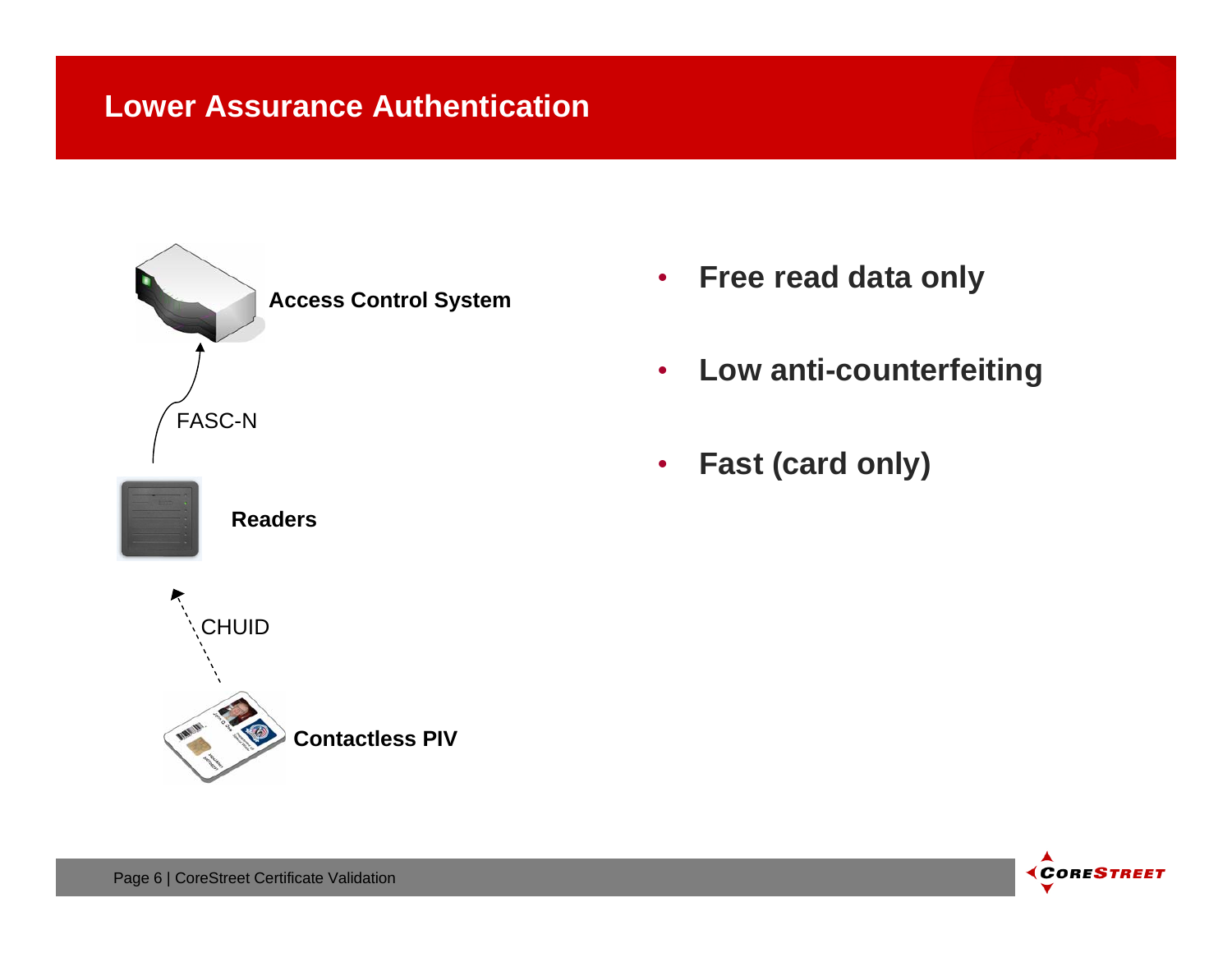

- $\bullet$  **Low assurance card plus second (third …) factors**
- • **PIN or biometric enrolled and stored in PACS**
- **Slower user interaction**

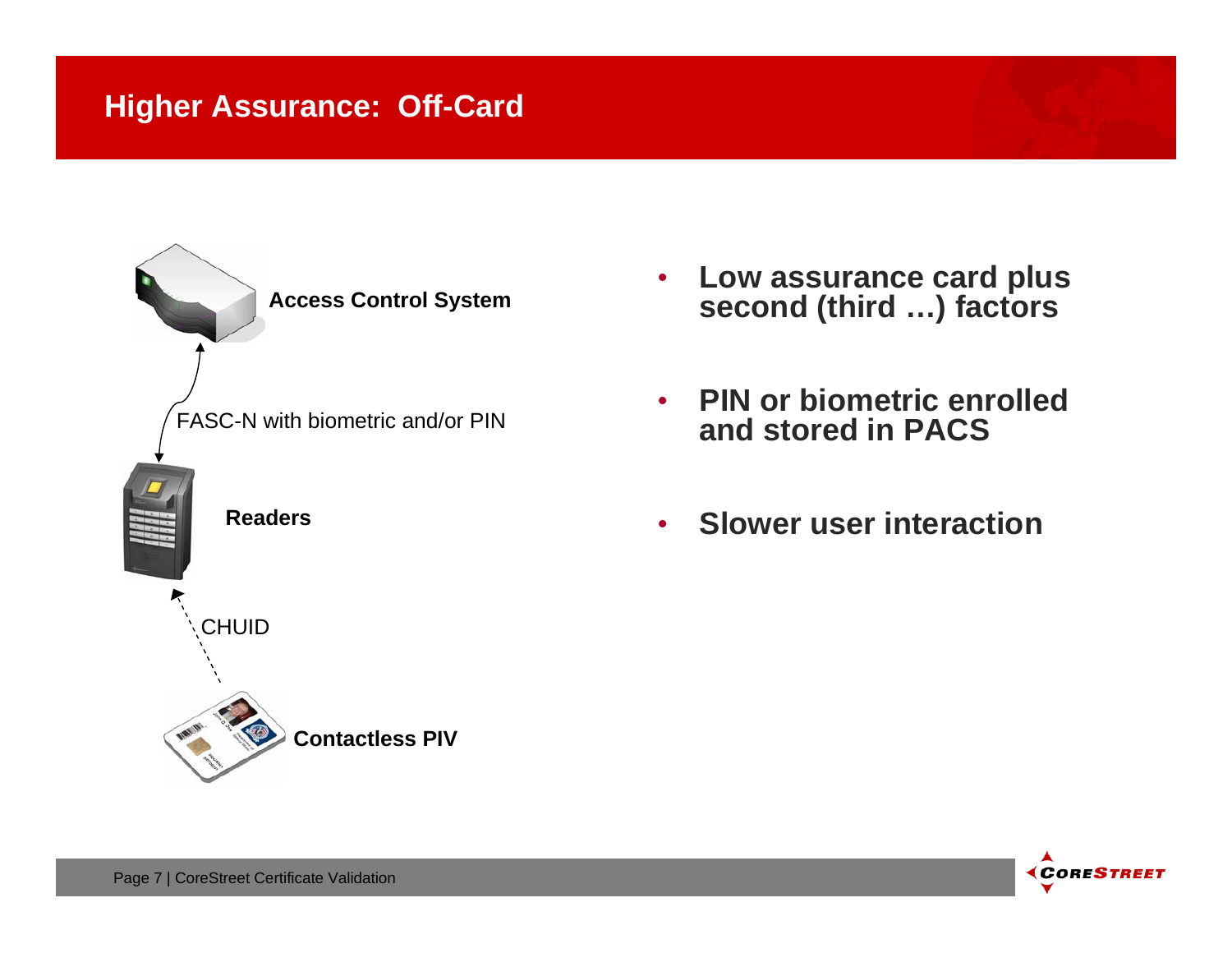#### **Enrollment: Use the Card!**

**Access Control System**

CHUIDPIV Auth CertANSI 378 biometrics*Facial Image*



- $\bullet$  **Strongly authenticate cardholder before enrolling**
- • **Check revocation during enrollment and periodically after**
- $\bullet$  **PIN or biometric enrolled and stored in PACS**
- •**Slower user interaction**



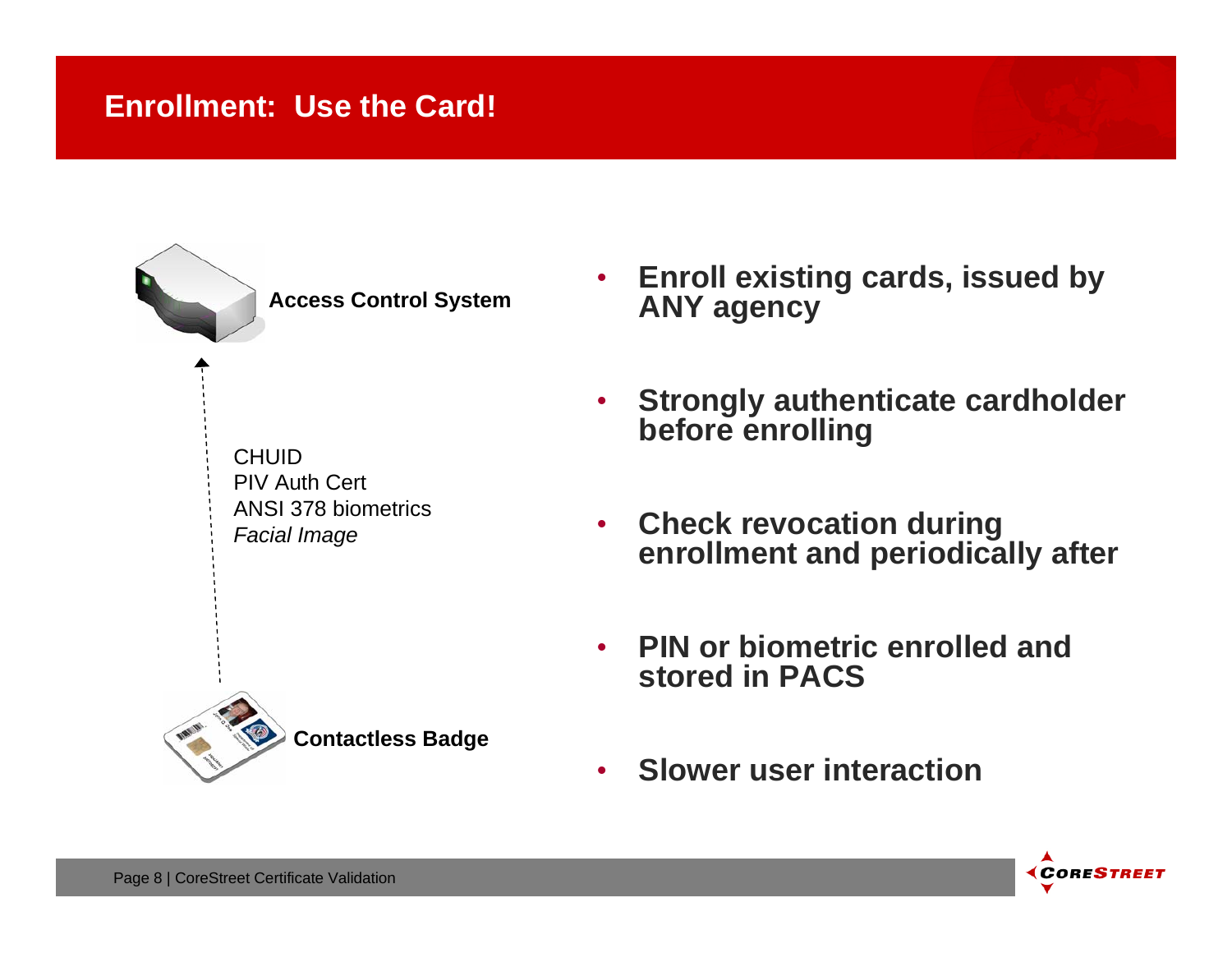# **PIV Authentication: Contactless Interface (Optional)**









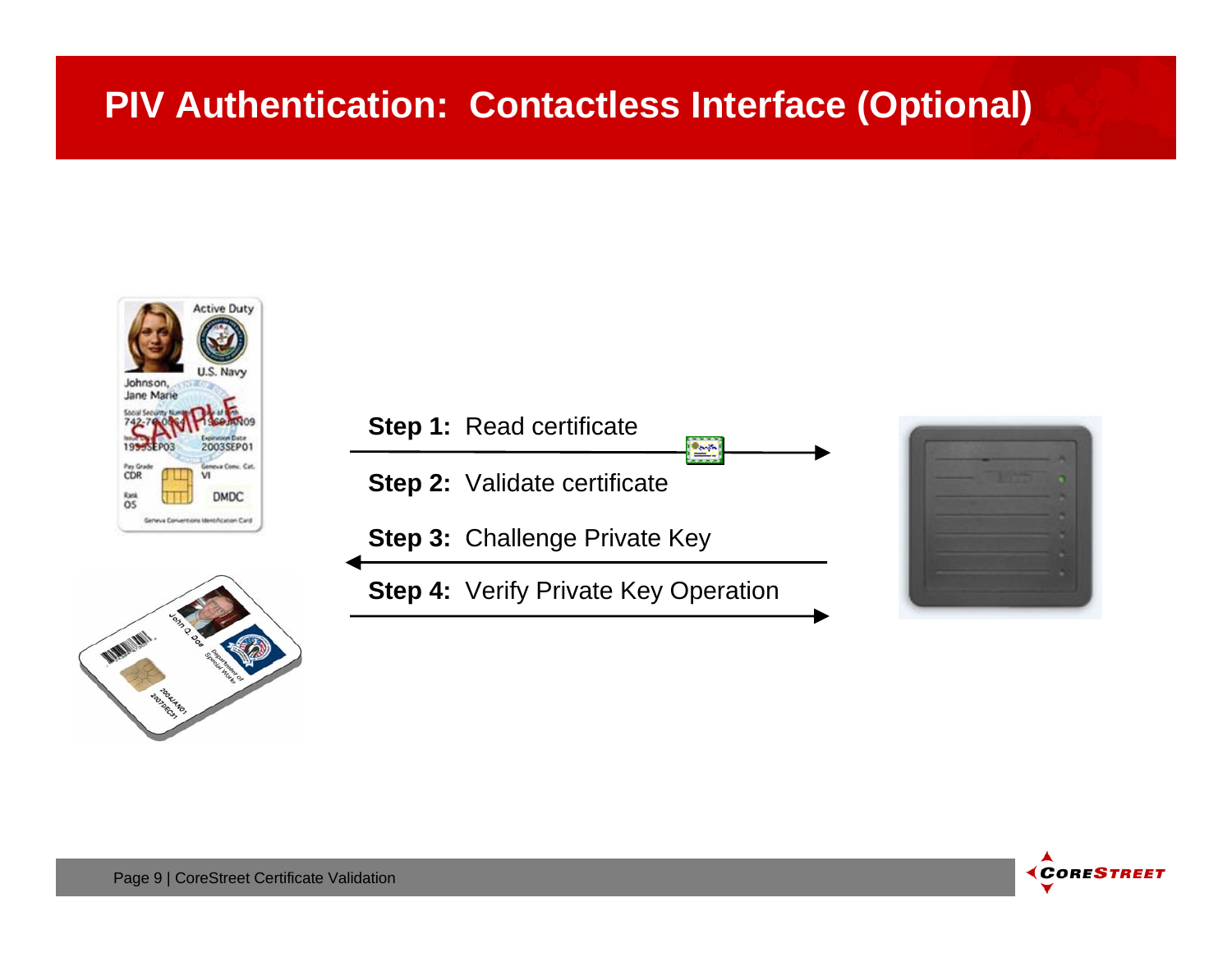

- • **Cryptographic challengeresponse protocol**
- •**Strong anti-cloning**
- •**Fast**



Page 10 | CoreStreet Certificate Validation